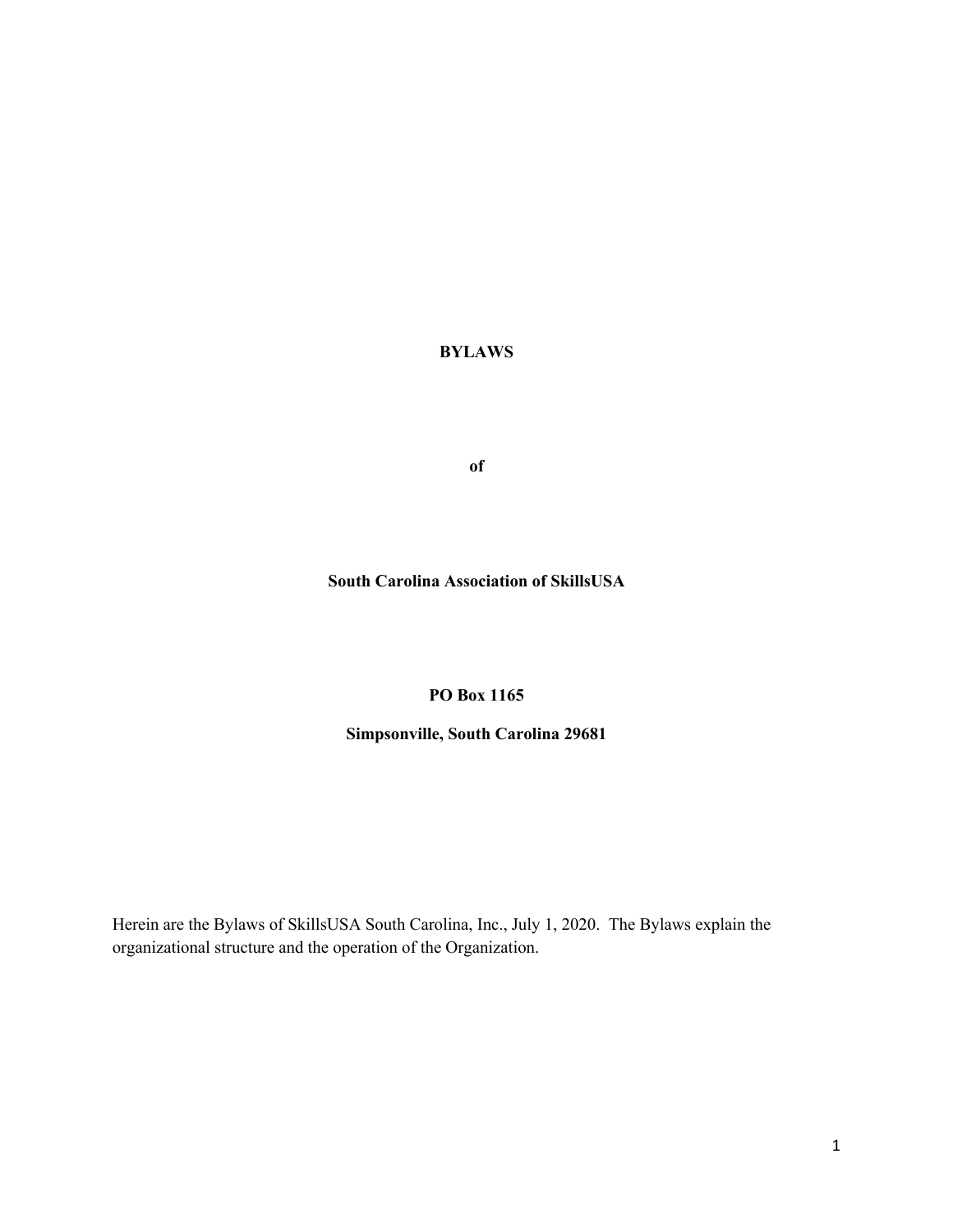# **BYLAWS OF THE SOUTH CAROLINA ASSOCIATION OF SKILLSUSA**

## **ARTICLE I. Name**

The official name of this organization shall be South Carolina Association of SkillsUSA.

#### **ARTICLE II. Purpose and Functions**

The South Carolina Association of SkillsUSA is a state organization of affiliated local chapters in schools having organized instruction in technical, skilled, and service careers, including health careers, in accordance with a charter granted by SkillsUSA, Inc. and the South Carolina Department of Education under the provisions of the State Plan for Career and Technical Education.

Section 1. The purposes of this organization are:

• To unite in a common bond without regard to race, color, gender, national origin, age, religion, creed, disability, sexual orientation, gender identity or gender expression, students who are enrolled in classes with career and technical, industrial, STEM and health science objectives.

- To provide leadership for the local school chapters.
- To provide a clearinghouse for information and activities.

• To provide statewide recognition and prestige through an association and affiliated organizations.

• To provide a vehicle, statewide in scope, for organizations to work articulately with career and technical, industrial, STEM and health science student groups.

• To develop leadership abilities through participation in educational, occupational, civic, recreational and social activities.

- To foster a deep respect for the dignity of work.
- To assist students in establishing realistic career goals.
- To help students attain a purposeful life.
- To create enthusiasm for learning.

• To promote high standards in career and technical ethics, workmanship, scholarship and safety.

• To develop the ability of students to plan together, organize and carry out worthy activities and projects through the use of the democratic process.

• To foster a wholesome understanding of the functions of labor and management organizations and a recognition of their mutual interdependence.

• To create among students, faculty members, patrons of the school and persons in industry a sincere interest in and esteem for career and technical, industrial, STEM and health science education.

• To develop patriotism through a knowledge of our nation's heritage.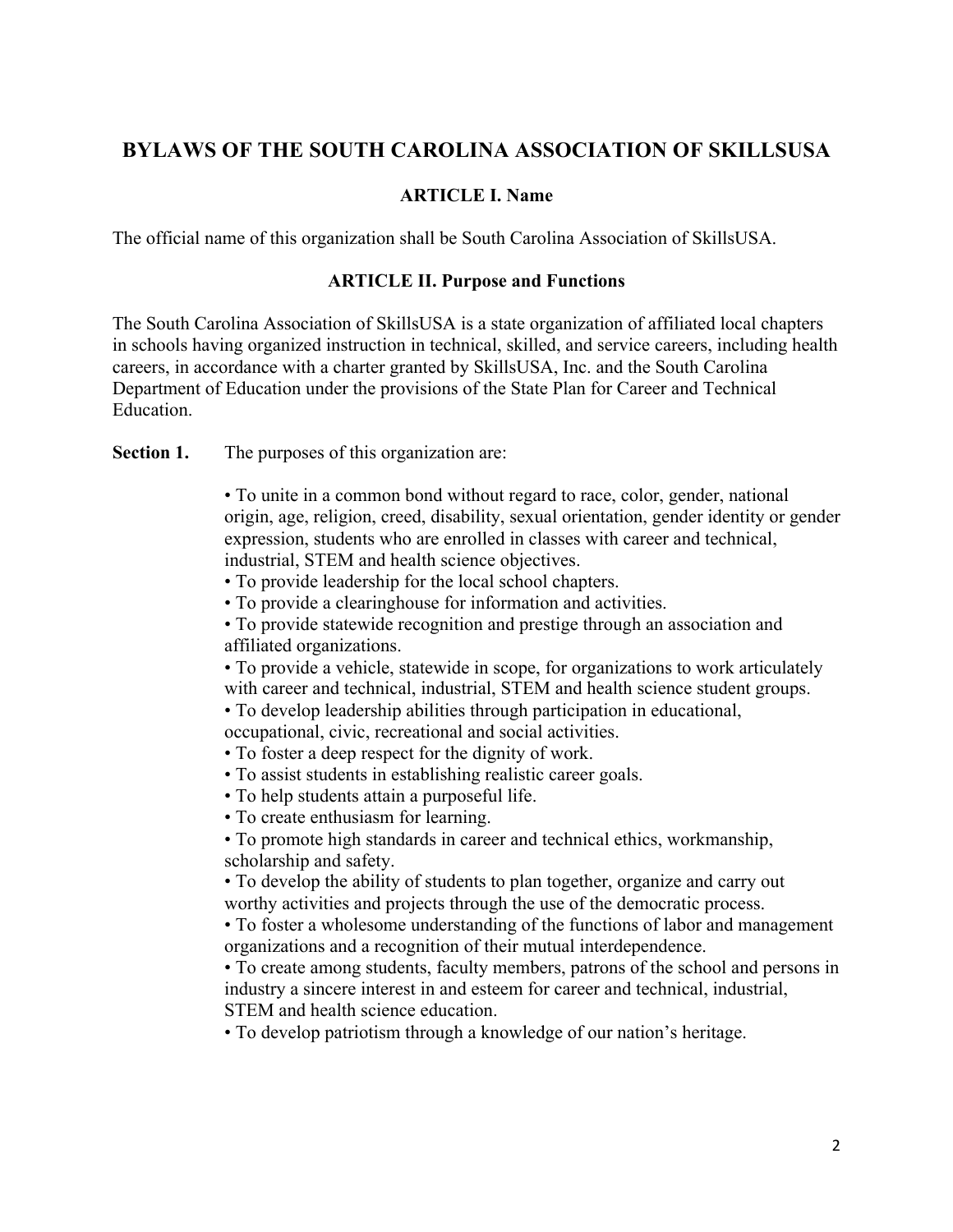### **Section 2.** Functions

The functions of this organization shall be as follows:

- a. To act as an integral part of the organized instructional programs in CTE to qualify for assistance under state and federal career and technical education legislation.
- b. To build confidence in students and their work by developing desirable work habits and the effective use of time by learning to assume responsibilities and by developing personal and occupational competencies in communications, human relations and social abilities leading to intelligent choices of careers and successful employment.
- c. To foster programs and activities that will develop leadership, character, scholarship, occupational pride, and training for useful life. To foster programs that encourage members to improve the home and its surroundings. To develop and improve the community including its economic, environmental and human resources.
- d. To recognize individual achievements in scholarship and career opportunities for success in life.

# **ARTICLE III. Organization**

**Section 1.** Charter

Active chapters of South Carolina Association of SkillsUSA for students enrolled in public middle, secondary and post-secondary schools programs shall be chartered only in such schools where recognized systematic instruction in technical, skilled and service careers including health careers are offered under provisions of the state plan for Career and Technical Education.

### **Section 2.** Local Chapters

Members of local chapters shall meet, organize and adopt a local Constitution/Bylaws not to be in conflict with the state or the national Bylaws, elect officers, set up a program of activities, pay state and national dues, and then apply to the National Association. After this application has been approved by the state Board of Directors, the members of the local chapters may then be known as members of SkillsUSA.

1. A chapter of the South Carolina Association of SkillsUSA shall be organized by a school and may be composed of one or more sections as defined in the National SkillsUSA Leadership Handbook and which is approved to operate and is designated as a CTE course by the State Department of Education (SDE).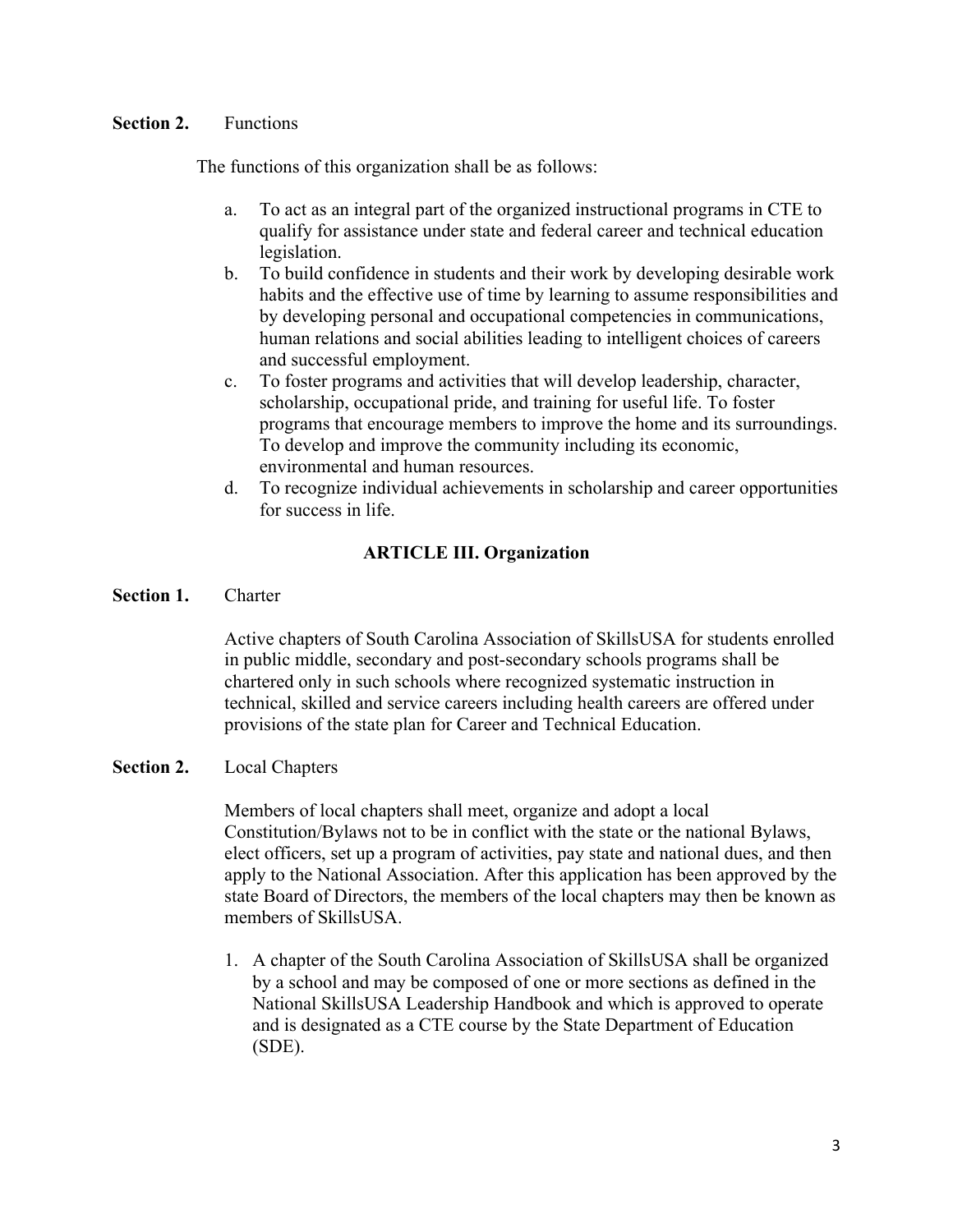- 2. Charters will be issued to a school by the South Carolina Association of SkillsUSA State Director upon receipt of:
	- a. A properly executed petition which clearly establishes the eligibility of the group, and
	- b. State and National SkillsUSA dues for all members listed on the roster as verified by SkillsUSA, Inc.
- 3. One local chapter may be operated in each middle, secondary and postsecondary education institution functioning under a principal, center director, or where one or more technical, skilled and service careers including health careers courses are offered. This does not preclude two institutions joining together to form one chapter.

**Section 3**. Post-secondary Chapters

Post-secondary chapters may be established in two- or four-year institutions where technology, technical, skilled and service careers, including health careers courses, are offered. Membership shall be open to students enrolled in technology, technical, skilled and service courses, including health education courses, which are offered. Such chapters shall be primarily designed for training their members in the knowledge and skill of their profession, and they can assist in advising and maintaining local secondary SkillsUSA chapters.

Each post-secondary chapter shall be chartered and maintained under the authority of this association. All activities of the post-secondary SkillsUSA chapter shall be in harmony with the purposes, principles, and ideas of the SkillsUSA organization.

# **ARTICLE IV. Membership**

| Section 1. | Membership of the South Carolina Association of SkillsUSA shall consist of all<br>state members as verified by SkillsUSA, Inc.                                                                                                  |
|------------|---------------------------------------------------------------------------------------------------------------------------------------------------------------------------------------------------------------------------------|
| Section 2. | All members of the State Association must be members of the National<br>Organization to qualify for a charter.                                                                                                                  |
| Section 3. | All chapters must organize and submit memberships by the published deadline.                                                                                                                                                    |
| Section 4. | Each local chapter and state association shall unite in a common bond without<br>regard to race, color, gender, national origin, age, religion, creed, disability,<br>sexual orientation, gender identity or gender expression. |
| Section 5. | A membership year shall be from Aug. 1 through July 31.                                                                                                                                                                         |
| Section 6. | Classes of membership which will be recognized are:                                                                                                                                                                             |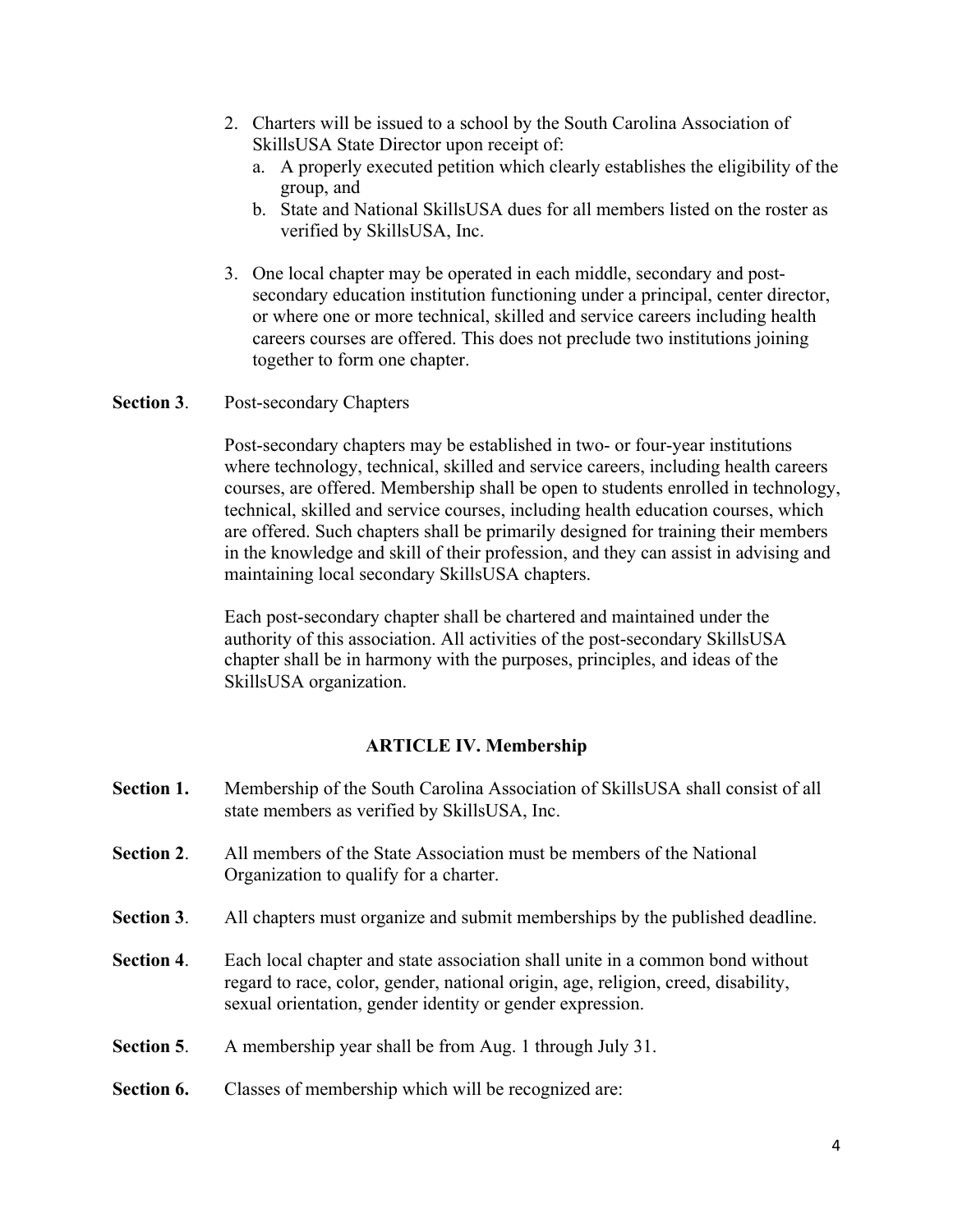**Active**—Students enrolled in a coherent series of courses or career major that prepares them for further education and/or employment and who are earning credit toward a high school diploma/certificate or its equivalent.

**Professional**—Persons associated with or participating in the professional development of SkillsUSA as approved by a state association. Such members shall include, but not be limited to, chapter advisors, teacher educators and supervisors. Professional members will pay dues as established by SkillsUSA, but members will be ineligible to serve as national voting delegates, hold national office or otherwise represent the state association in SkillsUSA.

**Honorary Life**—Individuals who have made significant contributions to the development of SkillsUSA and Career and Technical, industrial, STEM and health science education whose membership has been approved by the SkillsUSA board of directors, upon the recommendation of a state association. Such membership shall not require payment of national dues.

# **ARTICLE V. State Officers**

State officers of the South Carolina Association of SkillsUSA shall consist of:

- President
- Vice President
- Secretary
- Treasurer
- Parliamentarian
- Reporter
- Chaplain and/or Sergeant-at-Arms
- Officer-at-Large

In addition, alternates may be elected for secondary/high school students. The duties of each officer are as stated in the SkillsUSA Leadership Handbook. The slate of officers is elected at the State Leadership and Skills Conference for the upcoming school year. The term of the state officers will be a one-year term and they will hold office from the time of election at the State Leadership and Skills Conference until the closing of the State Leadership and Skills Conference the following year. Student Officers will be placed in positions of leadership best suited for each individual during the training process.

- **Section 1.** The minimum qualifications for all the officer candidate(s) will be outlined in the State Officer Application. There will be no nominations from the floor.
- **Section 2.** Recommendations/Nominations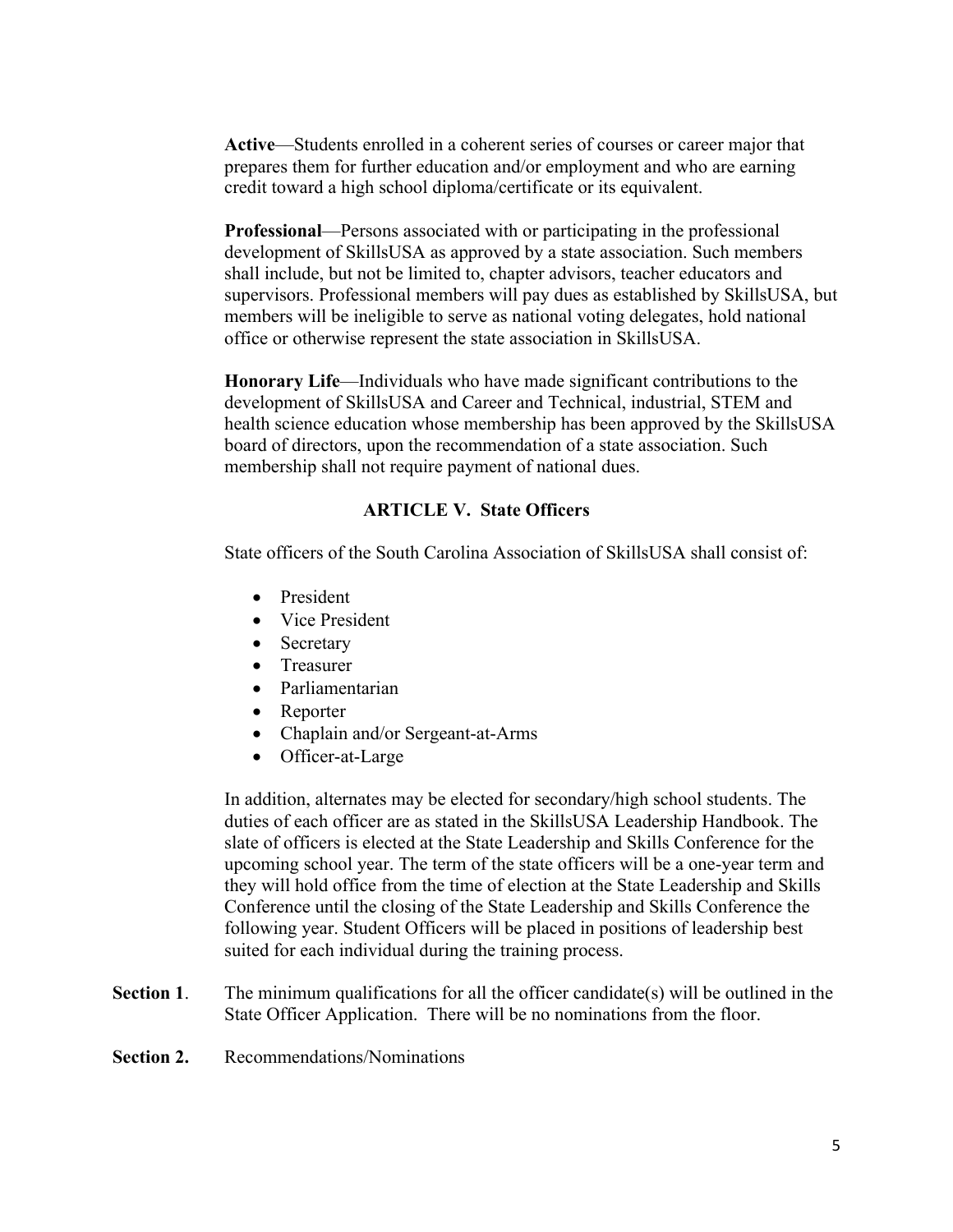- a. Candidates for state office must be recommended as outlined in the State Officer Application.
- b. Nominations and recommendations shall be made without regard to race, creed, sex, national origin or disability.
- **Section 3.** Election

The slate of officers for the South Carolina Association of SkillsUSA shall be elected as outlined in the State Officer Application.

**Section 4.** State Officers-Removal

If any student officer fails to perform the duties of the office to which he/she is elected, as described in the Bylaws, the Executive Director and/or student advisor shall counsel the student. If the failure continues, the Executive Director shall consult with the Regional Representatives and appoint a different student to that position.

**Section 5**. Local Officers

Local officers shall consist of a President, Vice President, Secretary, Treasurer, Reporter, Parliamentarian, and Chaplain. The local teacher shall be the local advisor. Officers of the local chapters shall be elected annually at one of its regular meetings. To qualify for an election, all officers must be active members.

# **ARTICLE VI. Annual Meeting**

- **Section 1**. The South Carolina Leadership and Skills Conference shall be held annually in the Spring of the year. The State Leadership and Skills Conference shall, except in the case of extreme emergency, be held annually prior to the National Leadership Conference at a time and place to be determined by the Board of Directors.
- **Section 2.** The South Carolina Association of SkillsUSA will participate in the national meeting as set forth by National Skills USA.
- **Section 3.** The National voting delegates are the newly elected state officers. The number of voting delegates from South Carolina is determined by the total number of members in the state association.
- **Section 4**. Local chapters shall hold their meetings at such time and place as may be decided upon by the Executive Committee of the local chapter.
- **Section 5.** Each active local chapter shall be entitled to representation in the State House of Delegates as defined in the State Voting Delegate Policy.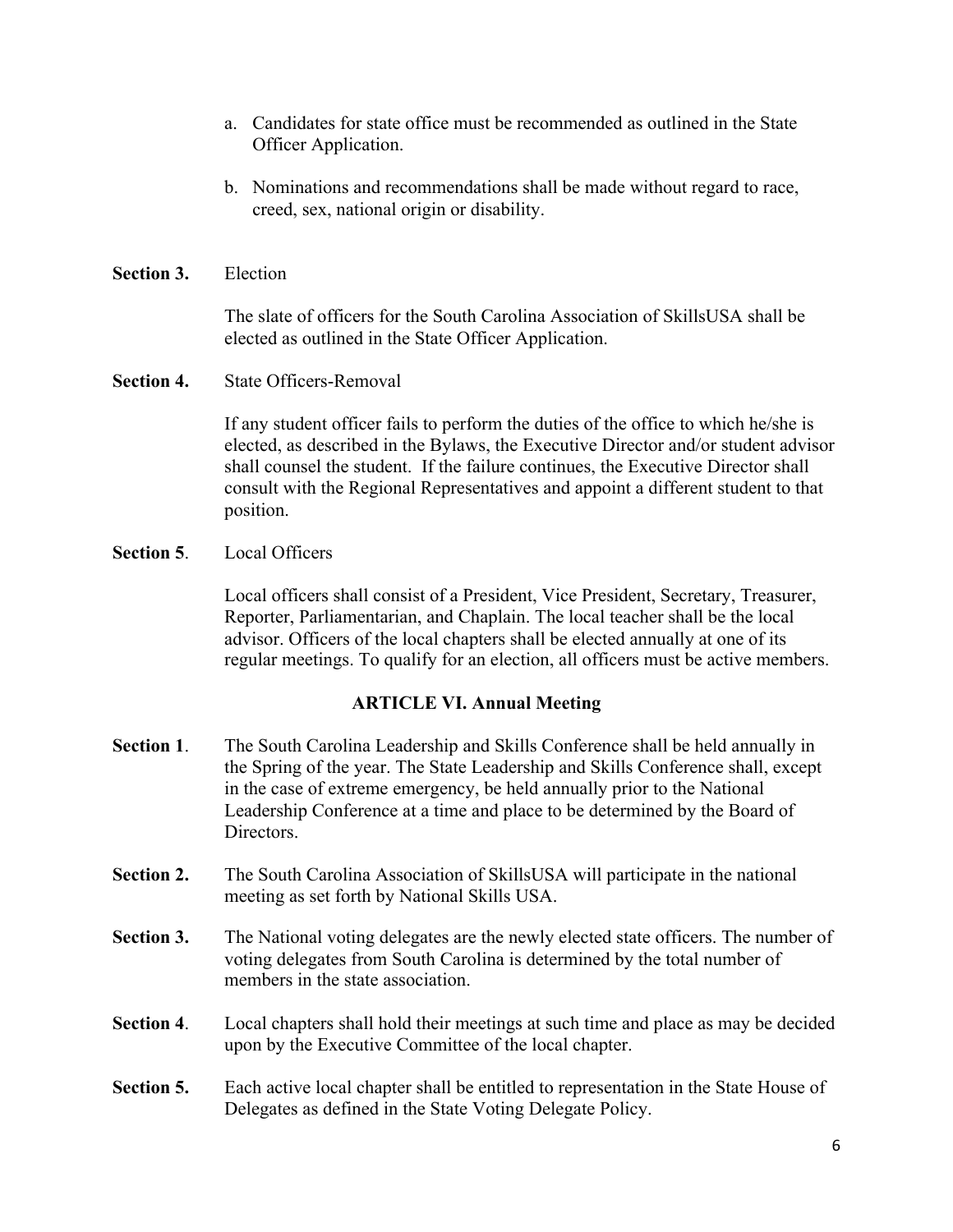**Section 6.** At all meetings, where these Bylaws are silent on matters of procedure, Robert's Rules of Order, Newly Revised, shall govern.

# **ARTICLE VII. Dues**

- **Section** 1. The structure, terms and manner in which dues are required of members of this organization are set forth in its Bylaws. Clarifications and addenda to the terms and manner in which dues are applied, if and when adopted, shall be set forth in this article.
- **Section** 2. Membership dues in the State Association shall be determined by the recommendation of the State Board of Directors subject to approval by a majority of the State House of Delegates present at the State Leadership and Skills Conference and will go into effect the appropriate time frame.
- **Section 3.** The dues of any local chapter shall be fixed by a majority vote of its membership.

# **ARTICLE VIII. Initiations**

- **Section 1.** No candidate for membership or office will be subjected to any treatment which is part of or incidental to the initiation into SkillsUSA that would be intended to humiliate or discomfort that person.
- **Section 2.** No activities on the part of the SkillsUSA members which may be construed as hazing will be permitted.

### **ARTICLE IX. Emblem and Equipment**

- **Section 1**. The SkillsUSA emblem in its entirety shall not be used on any clothing other than official SkillsUSA dress as approved by the Board of Directors.
- **Section 2.** Each chapter shall acquire the equipment necessary to carry on an effective program of work. Such equipment shall include:
	- SkillsUSA Leadership Handbook
	- Ceremonial emblem
	- American flag
	- Treasurer's and secretary's record books
	- Reporter's publicity and scrapbooks
	- Gavel